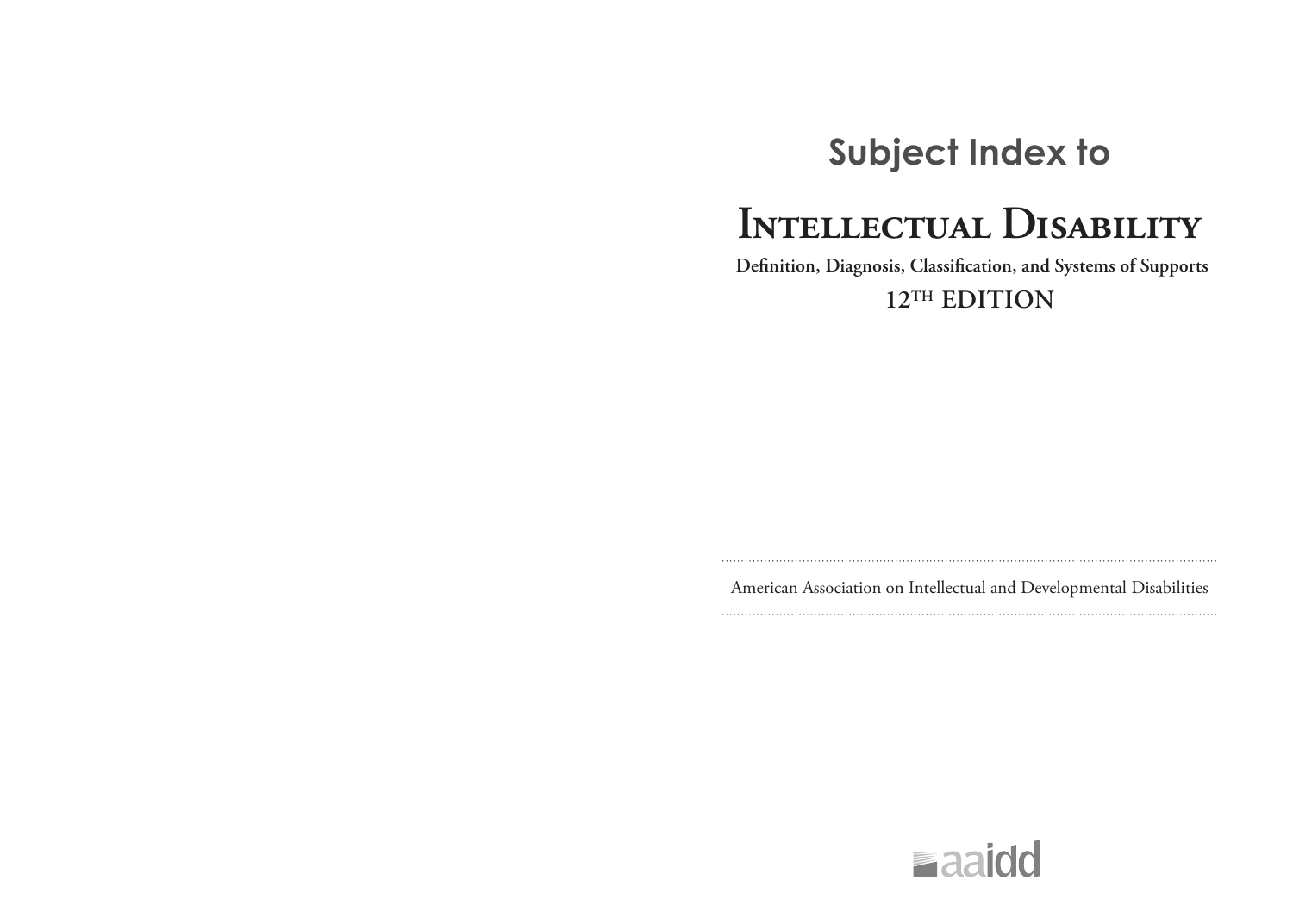### **Subject Index**

Adaptive behavior Alternative assessment 38–39 Assessment 31 Construct 29–31 Adaptive behavior score interpretation 35–36 Practice guidelines 42-43 Relation to intellectual functioning 33–35 Respondents 38–39, 43 Standardized Adaptive Behavior Scales 31 Age of onset 32–33 See also: Developmental period Assessment 99 Interpreting adaptive behavior and intellectual functioning scores 35–36 Practice guidelines 42-43 See also: Adaptive behavior, Intellectual functioning, Support needs Assumptions 1, 14–15 Borderline intellectual disability 118

Classification Classification of extent of limitations in adaptive skills 52–54 Classification of extent of limitations in intellectual functioning 55–57 Classification of intensity of support needs 50–52 Data driven procedures 58–59 Explicit framework and systematic process 49-50 Practice guidelines 62 Role in field of ID 5, 45 Subgroup classification categories and bands 59–60 Clinical judgment Role in diagnosis of ID 37–42 Role in subgroup classification 57–60 Role in systems of supports 84 Clinical judgment standards 101–102 Confidence interval 35–36